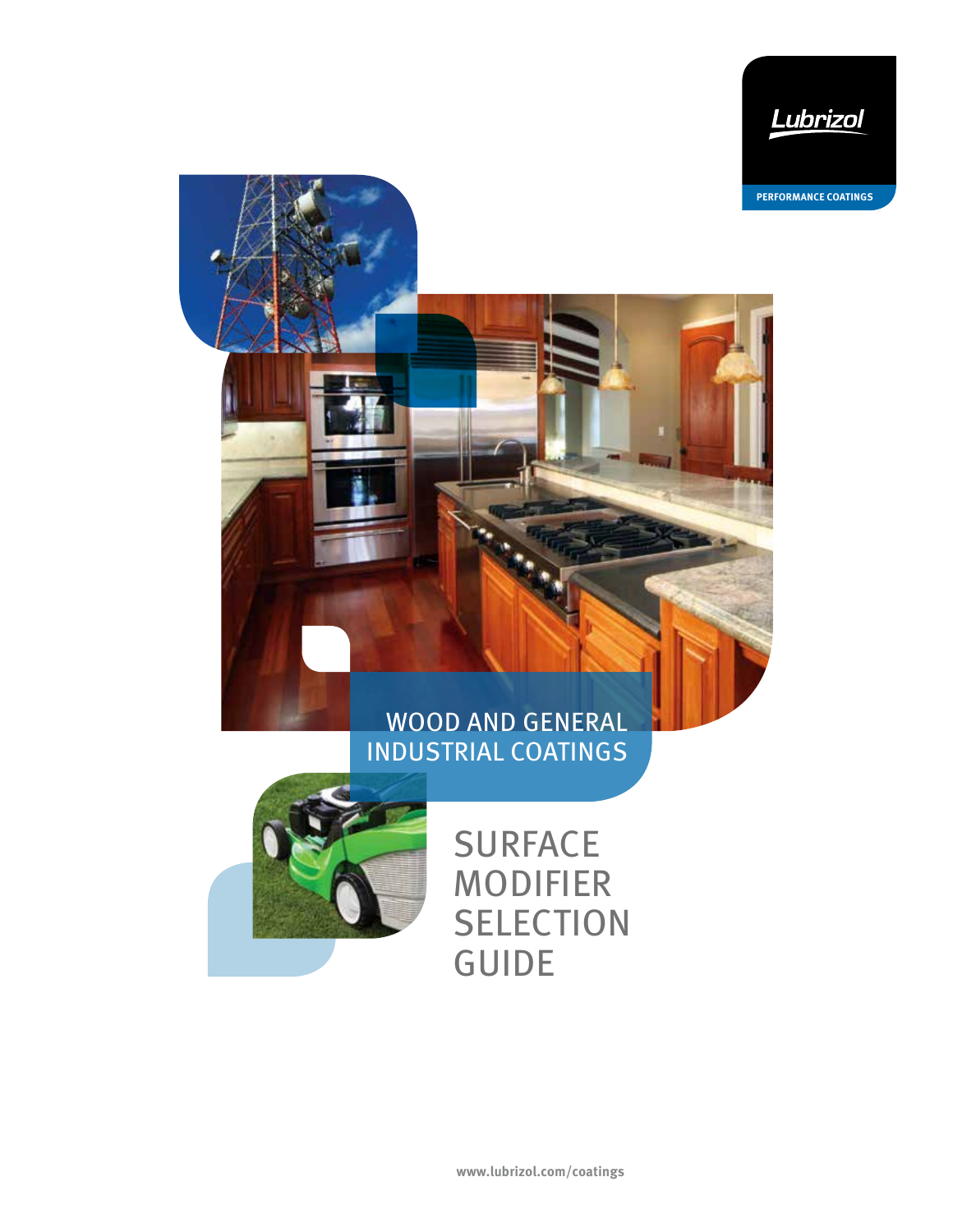# SURFACE MODIFIERS FOR WOOD COATINGS



|                                         |                                                   |                    | <b>SYSTEMS</b>       |           |                                                     |  |  |  |  |
|-----------------------------------------|---------------------------------------------------|--------------------|----------------------|-----------|-----------------------------------------------------|--|--|--|--|
| <b>PRODUCT NAME</b>                     | <b>PRODUCT TYPE</b>                               | <b>WATER-BASED</b> | <b>SOLVENT-BASED</b> | <b>UV</b> | <b>PRIMARY BENEFIT</b>                              |  |  |  |  |
| Aquaslip <sup>™</sup> 677               | Modified Paraffin Wax Emulsion                    | X                  |                      |           | Improved slip and anti-blocking                     |  |  |  |  |
| Aquaslip <sup>™</sup> 682               | Oxidized Polyethylene Wax<br>Emulsion             | X                  |                      |           | Scratch and abrasion resistance                     |  |  |  |  |
| Carbocure <sup>™</sup> 7000             | Liquid Matting Agent<br>for UV Coatings           |                    |                      | X         | Uniform matting, smooth feel                        |  |  |  |  |
| Lanco <sup>™</sup> 1370 LF              | Modified Polypropylene Wax<br>Powder              | X                  | X                    |           | Scratch and abrasion resistance                     |  |  |  |  |
| Lanco <sup>™</sup> 1380 F               | Modified Polypropylene Wax<br>Powder              | $\times$           | $\times$             | X         | Matting efficiency, scratch and abrasion resistance |  |  |  |  |
| Lanco <sup>™</sup> 1394 F/LF            | Modified Polypropylene Wax<br>Powder              |                    | X                    | Χ         | Matting and slip control                            |  |  |  |  |
| Lanco <sup>™</sup> 1400 SF              | Modified Synthetic Wax Powder                     | X                  | X                    | X         | Smooth surface finish, improved slip                |  |  |  |  |
| Lanco <sup>™</sup> 1410 LF              | Modified Synthetic Wax Powder                     | Χ                  | Χ                    | Χ         | Smooth surface finish, hardness                     |  |  |  |  |
| Lanco <sup>™</sup> 1552 F               | Polar Modified Polyethylene<br>Wax Powder         | X                  |                      |           | Scratch and abrasion resistance                     |  |  |  |  |
| Lanco <sup>™</sup> PEW 1555 N           | Polar Modified Polyethylene<br>Wax Powder         | X                  |                      |           | Matting, scratch and abrasion resistance            |  |  |  |  |
| Lanco <sup>™</sup> 1560 LF              | Polar Modified Polyolefin Wax<br>Powder           | X                  |                      |           | Anti-blocking, scratch resistance                   |  |  |  |  |
| Lanco <sup>™</sup> 1580 LF              | Polyethylene Wax Powder                           | Χ                  | X                    | X         | Surface hardness                                    |  |  |  |  |
| Lanco <sup>™</sup> 1588 LF              | Polyolefin Wax Powder                             | X                  | X                    | X         | Surface protection                                  |  |  |  |  |
| Lanco <sup>™</sup> A 1602               | Fatty Acid Amide Wax Powder                       |                    | X                    |           | Surface touch, sandability                          |  |  |  |  |
| Lanco <sup>™</sup> TF 1720              | PTFE-Modified Polyethylene<br>Wax Powder          | $\times$           | $\times$             | X         | Scratch and abrasion resistance                     |  |  |  |  |
| Lanco <sup>™</sup> TF 1788              | PTFE-Modified Polyethylene<br>Wax Powder          | X                  | X                    | X         | Scratch and abrasion resistance                     |  |  |  |  |
| Lanco <sup>™</sup> Antimar<br>45oC      | Solvent-Based Modified Silicone<br>Wax Dispersion |                    | X                    |           | Improved slip and soft feel, mar resistance         |  |  |  |  |
| Lanco <sup>™</sup> Glidd 4370           | Modified Hydrocarbon<br>Dispersion                |                    | Χ                    |           | Water beading                                       |  |  |  |  |
| Lanco <sup>™</sup> Glidd 6067           | Water-Based Polyethylene<br>Wax Dispersion        | X                  |                      |           | High gloss retention, scratch resistance            |  |  |  |  |
| Lanco <sup>™</sup> Glidd 6148           | Water-Based Polyethylene<br>Wax Dispersion        | X                  |                      |           | Scratch resistance, matting                         |  |  |  |  |
| Lanco <sup>™</sup> Glidd 6546           | High-Solid Aqueous Wax<br>Dispersion              | Χ                  |                      |           | High transparency, soft feel, scratch resistance    |  |  |  |  |
| Lanco <sup>™</sup> Glidd 9530           | Water-Based PTFE/Polyethylene<br>Dispersion       | X                  |                      |           | Scratch resistance                                  |  |  |  |  |
| Lanco <sup>™</sup> Liquimatt<br>6375 AF | Water-Based Wax/Silica<br>Dispersion              | X                  |                      |           | Amine-free, efficient gloss control                 |  |  |  |  |

Lliminates surface defects such as pinholes, orange peel and air bubbles. High solids, high resistance to sweating out.

**Lanco™ Flow S** Acrylic Surface Modifier Eliminates surface defects such as pinholes, orange peel and air bubbles. High resistance to sweat out, easy to incorporate.

**Liminates surface defects such as craters, pinholes, orange peel and fish-eyes;** solvent-free, maintains re-coat adhesion, post-addable, improves substrate wetting.

**Lasy-to-use version of Lanco™ Flow U in Aromatic 100** 

**Lasy-to-use version of Lanco™ Flow U in Methoxypropylacetate** 

Lasy-to-use version of Lanco<sup>™</sup> Flow U in Xylene

|                                      |                                                          |                    | <b>SYSTEMS</b>       |                                                                      |
|--------------------------------------|----------------------------------------------------------|--------------------|----------------------|----------------------------------------------------------------------|
| <b>PRODUCT NAME</b>                  | <b>PRODUCT TYPE</b>                                      | <b>WATER-BASED</b> | <b>SOLVENT-BASED</b> | <b>PRIMARY BENEFIT</b>                                               |
| Lanco <sup>™</sup> PP 1350 F         | Modified Polypropylene Wax                               | X                  | $\times$             | Anti-burnishing, scratch and metal marking resistance                |
| Lanco <sup>™</sup> 1380 F            | Modified Polypropylene Wax                               | X                  | $\times$             | Matting and scratch resistance, high burnishing<br>resistance        |
| Lanco <sup>™</sup> TF 1720           | PTFE-Modified Polyethylene<br>Wax Powder                 | X                  | X                    | Excellent scratch and abrasion resistance, slip                      |
| Lanco <sup>™</sup> TFW 1765 N        | Water-Based PTFE Powder                                  | X                  |                      | Excellent scratch and abrasion resistance,<br>anti-burnishing        |
| Lanco <sup>™</sup> TF 1780           | PTFE-Modified Polyethylene<br>Wax Powder                 | $\times$           | $\times$             | Superior scratch and abrasion resistance                             |
| Lanco <sup>™</sup> TF 1788           | PTFE-Modified Polyethylene<br>Wax Powder                 | X                  | X                    | Scratch and abrasion resistance                                      |
| Lanco <sup>™</sup> Glidd 3520        | Solvent-Based PTFE/Polyethylene<br><b>Wax Dispersion</b> |                    | $\times$             | Superior surface slip, excellent scratch and<br>abrasion resistance  |
| Lanco <sup>™</sup> Glidd 4832        | Solvent-Based PTFE-Modified<br>Wax Dispersion            |                    | X                    | Superior abrasion resistance                                         |
| Lanco <sup>™</sup> Glidd 6148        | Polyethylene Wax Dispersion                              | $\times$           |                      | Scratch resistance, matting, improved water<br>resistance, soft feel |
| Lanco <sup>™</sup> Liquimatt 6375 AF | Water-Based Silica Wax<br>Dispersion, Amine-free         | X                  |                      | Matting, scratch resistance, soft feel                               |

# SURFACE MODIFIERS FOR GENERAL INDUSTRIAL COATINGS

#### FOR FLOW CONTROL

Lubrizol flow control and leveling agents are effective in the reduction of pinholes, orange peel craters, air bubbles and other common defects. All products listed here are for use in solvent-based systems and are APEO-free, NMP-free and formaldehyde-free.

| <b>PRODUCT NAME</b>              | <b>PRODUCT TYPE</b>      | F      |
|----------------------------------|--------------------------|--------|
| Lanco <sup>™</sup> Flow AC 196-1 | Acrylic Surface Modifier | F      |
| Lanco <sup>™</sup> FLow L        | Acrylic Surface Modifier | E<br>r |
| Lanco <sup>™</sup> Flow S        | Acrylic Surface Modifier | E<br>t |
| Lanco™ Flow U                    | Acrylic Surface Modifier | E<br>S |
| Lanco <sup>™</sup> Flow UA 50    | Acrylic Surface Modifier | F      |
| Lanco™ Flow UMPA 6o              | Acrylic Surface Modifier | Е      |
| Lanco™ Flow UX 8o                | Acrylic Surface Modifier | F      |



#### **PRIMARY BENEFIT**

**Liminates surface defects such as pinholes, orange peel, craters and air bubbles.**